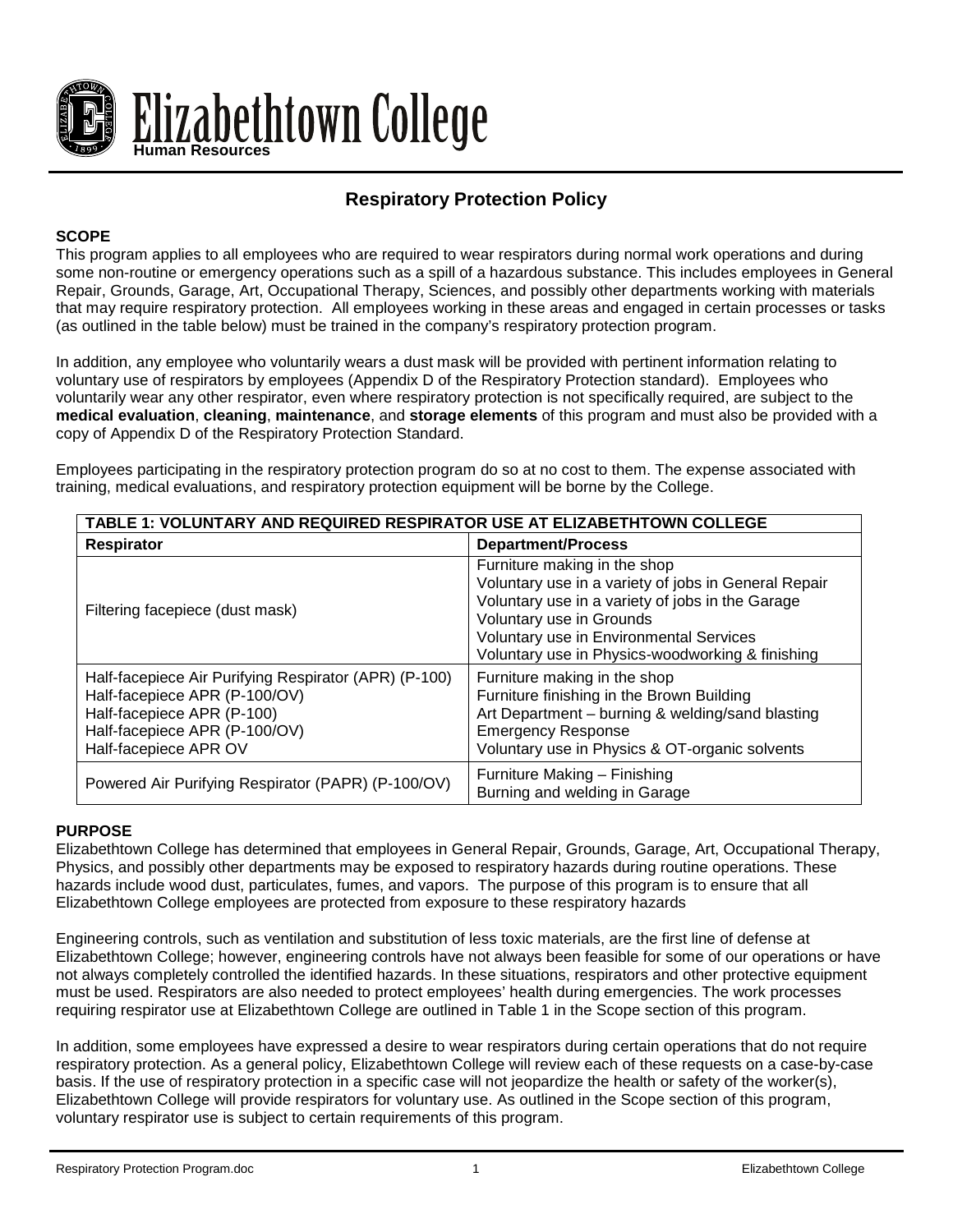

# **PROCESS**

## **Selection Procedures**

The Safety Manager will select respirators to be used on site, based on the hazards to which workers are exposed and in accordance with all OSHA standards. The Safety Manager will conduct a hazard evaluation for each operation, process, or work area where airborne contaminants may be present in routine operations or during an emergency. The hazard evaluation will include:

- Identification and development of a list of hazardous substances used in the workplace, by department, or work process.
- Review of work processes to determine where potential exposures to these hazardous substances may occur. This review shall be conducted by surveying the workplace, reviewing process records, and talking with employees and supervisors.
- Exposure monitoring to quantify potential hazardous exposures. Monitoring will be contracted out. Elizabethtown College currently has a contract with Cumberland Analytical Services to provide monitoring when needed.

The hazard evaluation reports can be found in the Safety Manager's office.

Employees may voluntarily wear half-facepiece APRs with P100 cartridges and or organic vapor cartridges when they are exposed to respiratory hazards. Although exposure monitoring has shown that exposures are kept within PELs during these procedures, Elizabethtown College will provide respirators to workers who are concerned about potential exposures.

## *Updating the Hazard Assessment*

The Safety Manager must revise and update the hazard assessment as needed (i.e., any time work process changes may potentially affect exposure). If an employee feels that respiratory protection is needed during a particular activity, he/she is to contact his or her supervisor or the Safety Manager. The Safety Manager will evaluate the potential hazard, arranging for outside assistance as necessary. The Safety Manager will then communicate the results of that assessment back to the employees. If it is determined that respiratory protection is necessary, all other elements of this program will be in effect for those tasks and this program will be updated accordingly.

#### *NIOSH Certification*

All respirators must be certified by the National Institute for Occupational Safety and Health (NIOSH) and shall be used in accordance with the terms of that certification. Also, all filters, cartridges, and canisters must be labeled with the appropriate NIOSH approval label. The label must not be removed or defaced while it is in use.

#### *Voluntary Respirator Use*

Elizabethtown College will provide respirators at no charge to employees for voluntary use for the following work processes:

- Employees may wear half-facepiece APRs with organic vapor cartridges while working in operations involving organic solvents.
- General Repair workers may wear filtering facepieces while working in dusty environments or when working with organic solvents.
- Spray Booth Operators may wear half-facepiece APRs with organic vapor cartridges while cleaning spray guns.
- Maintenance personnel may wear half-facepiece APRs with P100 cartridges while cleaning spray booth walls, and organic vapor cartridges while loading spray guns.

The Safety Manager will provide all employees who voluntarily choose to wear respirators (including dust masks) with a copy of Appendix D of the Respiratory Protection Standard (1910.134). (Appendix D details the requirements for voluntary use of respirators by employees.) Employees choosing to wear a half facepiece APR must comply with the procedures for Medical Evaluation, Respirator Use, and Cleaning, Maintenance and Storage.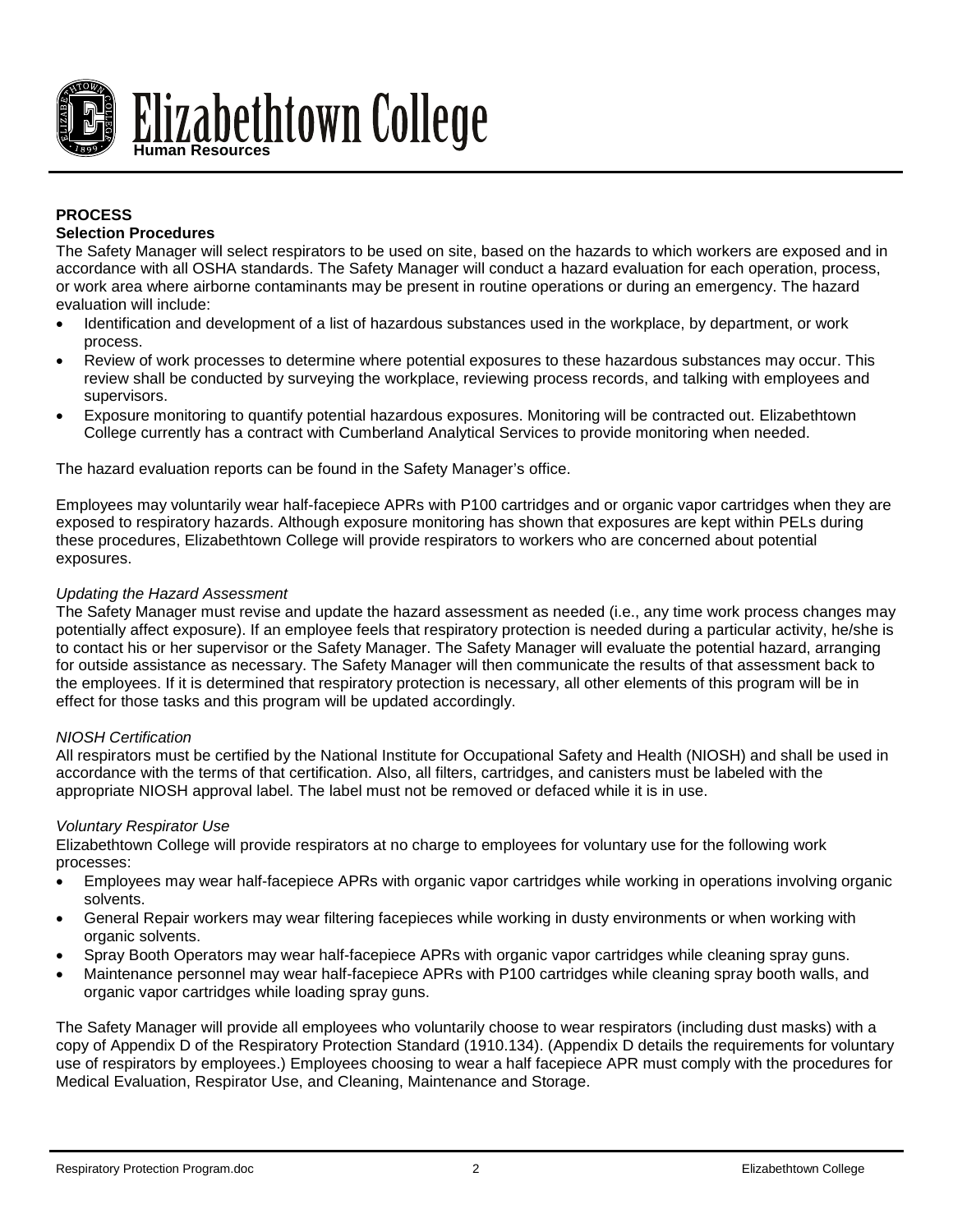

The Safety Manager shall authorize voluntary use of respiratory protective equipment as requested by all other workers on a case-by-case basis, depending on specific workplace conditions and the results of the medical evaluations.

#### **Medical Evaluation**

Employees who are either required to wear respirators, or who choose to wear an APR voluntarily, must pass a medical exam before being permitted to wear a respirator on the job. Employees are not permitted to wear respirators until a physician has determined that they are medically able to do so. Any employee refusing the medical evaluation will not be allowed to work in an area requiring respirator use. Employees will work within the reviewing physician's instructions.

A licensed physician at Lancaster General Hospital's Occupational Medicine group will provide the medical evaluations. Medical evaluation procedures are as follows:

- The medical evaluation will be conducted using the questionnaire provided in Appendix C of the Respiratory Protection Standard (1910.134). The Safety Manager will provide a copy of this questionnaire to all employees requiring medical evaluations.
- To the extent feasible, the College will assist employees in completing the questionnaire. When this is not possible, the employee will be sent directly to the physician for medical evaluation.
- All affected employees will be given a copy of the medical questionnaire to fill out, along with a stamped and addressed envelope for mailing the questionnaire to the College physician. Employees will be permitted to fill out the questionnaire on College time.
- Follow-up medical exams will be granted to employees as required by the standard, and/or as deemed necessary by the Campus physician.
- All employees will be granted the opportunity to speak with the physician about their medical evaluation, if they so request.
- The Safety Manager has provided Lancaster General Hospital's Occupational Medicine group with a copy of this program, a copy of the Respiratory Protection standard, the list of hazardous substances by work area, and for each employee requiring evaluation: his or her work area or job title, proposed respirator type and weight, length of time required to wear respirator, expected physical work load (light, moderate, or heavy), potential temperature and humidity extremes, and any additional protective clothing required.
- Any employee required for medical reasons to wear a positive pressure air purifying respirator will be provided with a powered air purifying respirator.
- After an employee has received clearance and begun to wear his or her respirator, additional medical evaluations will be provided under the following circumstances:
	- Employee reports signs and/or symptoms related to their ability to use a respirator, such as shortness of breath, dizziness, chest pains, or wheezing.
	- Lancaster General Hospital's Occupational Medicine group or supervisor informs the Safety Manager that the employee needs to be reevaluated;
	- Information from this program, including observations made during fit testing and program evaluation, indicates a need for reevaluation;
	- A change occurs in workplace conditions that may result in an increased physiological burden on the employee.

All examinations and questionnaires are to remain confidential between the employee and the physician.

Supervisors will be informed of employees who cannot wear respirators based on the results of medical evaluation.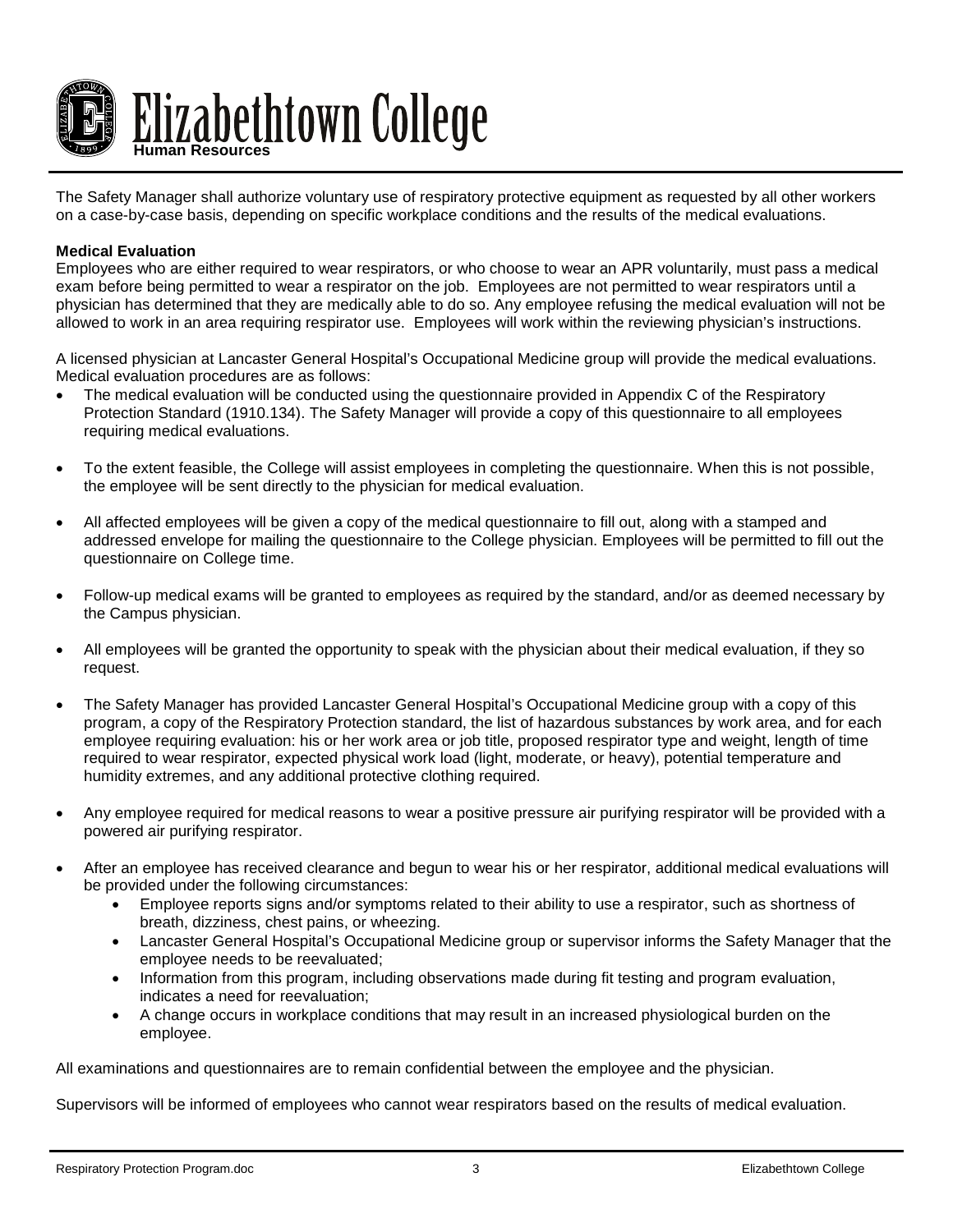

# **Fit Testing**

Fit testing is required for employees wearing tight-fitting half-facepieces.

Employees who are required to wear half-facepiece APRs will be fit tested:

- Prior to being allowed to wear any respirator with a tight fitting facepiece.
- Annually.
- When there are changes in the employee's physical condition that could affect respiratory fit (e.g., obvious change in body weight, facial scarring, etc.).

Employees will be fit tested with the make, model, and size of respirator that they will actually wear. Employees will be provided with several models and sizes of respirators so that they may find an optimal fit.

The Safety Manager or supervisor will arrange for or conduct fit tests following OSHA approved methods.

## **Respirator Use**

Respiratory protection is required/voluntary for the following personnel:

| TABLE 2: COLLEGE PERSONNEL IN RESPIRATORY PROTECTION |                                 |                                       |                                                                                       |
|------------------------------------------------------|---------------------------------|---------------------------------------|---------------------------------------------------------------------------------------|
| Title                                                | <b>Department</b>               | <b>Job Description/Work Procedure</b> | <b>Respirator</b>                                                                     |
| Carpenter                                            | <b>Facilities</b><br>Management | Furniture making                      | Half face APR - 100/OV<br>Facepiece (dustmask)<br><b>PAPR - P100/OV</b><br>APR - P100 |
| Carpenter/General<br>Repairs                         | <b>Facilities</b><br>Management | <b>Assorted Tasks</b>                 | APR - P100 facepiece (dust<br>mask)                                                   |
| <b>Trades Helper</b>                                 | <b>Facilities</b><br>Management | <b>Assorted Tasks</b>                 | APR - P100 facepiece (dust<br>mask)                                                   |
| Grounds<br>Technicians                               | <b>Facilities</b><br>Management | Fertilizer and pesticides             | Half face APR (P100/OV)<br>Facepiece (dustmask)                                       |
| Mechanic                                             | <b>Facilities</b><br>Management | Burning and welding<br>Painting       | $PAPR - P100/OV$                                                                      |
| Mechanical<br>Technicians                            | <b>Facilities</b><br>Management | <b>Assorted Tasks</b>                 | APR - P100 facepiece (dust<br>mask)                                                   |
| Professors                                           | Occupational<br>Therapy         | <b>Assorted Tasks</b>                 | APR-OV                                                                                |
| Professors                                           | Art                             | Burning and welding<br>Sand blasting  | APR fume<br><b>APR P-100</b>                                                          |
| Professors                                           | Physics                         | <b>Assorted Tasks</b>                 | APR-OV                                                                                |

## *General Use Procedures:*

- Employees will use their respirators under conditions specified by this program, and in accordance with the training they receive on the use of each particular model. In addition, the respirator shall not be used in a manner for which it is not certified by NIOSH or by its manufacturer.
- All employees shall conduct user seal checks each time that they wear their respirator. Employees shall use either the positive or negative pressure check (depending on which test works best for them) specified in Appendix B-1 of the Respiratory Protection Standard (1910.134).
- All employees shall leave the work area to maintain their respirator for the following reasons: to clean their respirator if the respirator is impeding their ability to work, change filters or cartridges, replace parts, or to inspect respirator if it stops functioning as intended. Employees should notify their supervisor before leaving the job.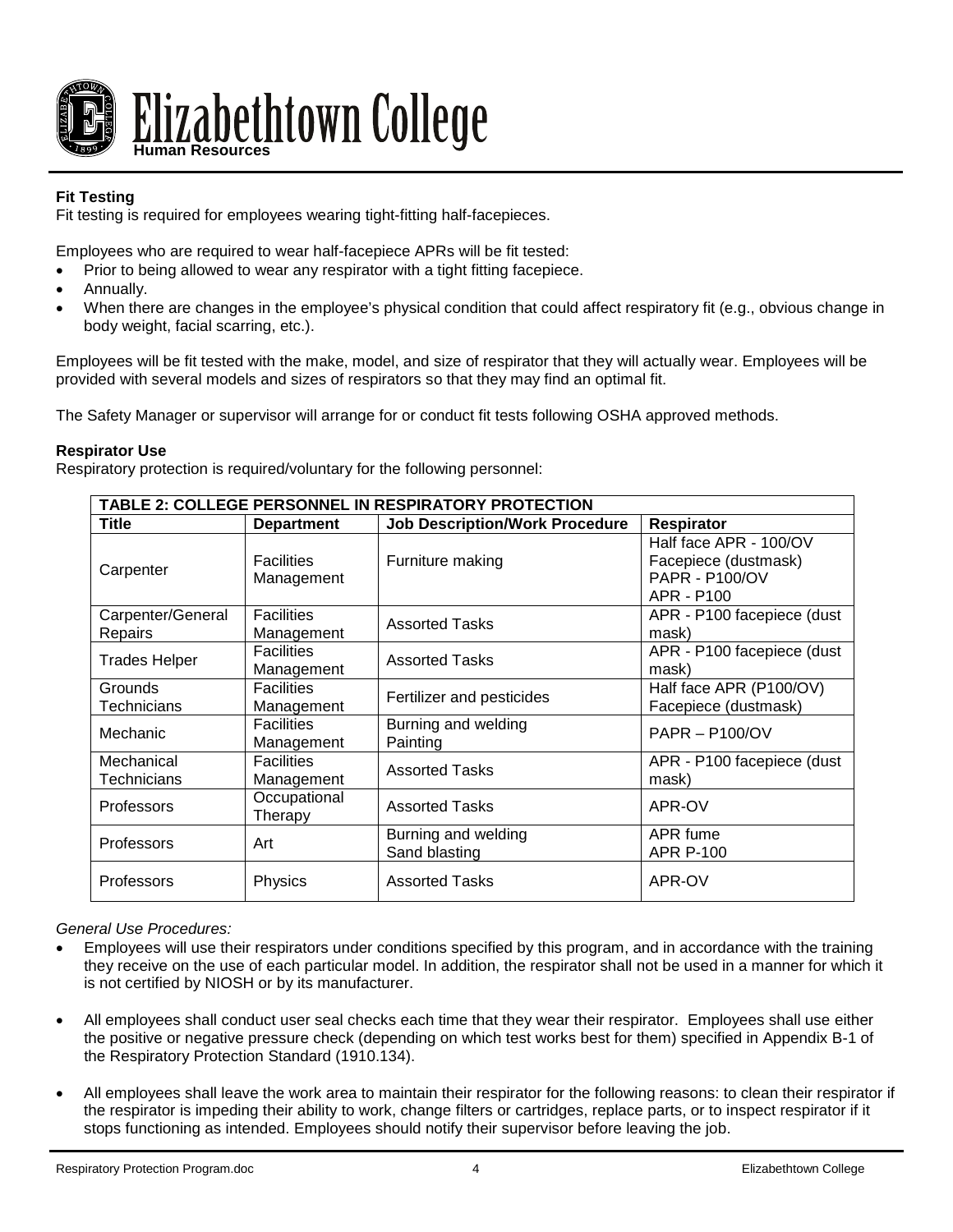

• Employees may not wear tight-fitting respirators if they have any condition, such as facial scars, facial hair, or missing dentures, that prevents them from achieving a good seal. Employees may not wear headphones, jewelry, or other articles that may interfere with the facepiece-to-face seal.

## *Emergency Procedures:*

The following work areas have been identified as having foreseeable emergencies:

- CO2 storage area Baugher Student Center (BSC) Basement (Pool)
	- Sodium Hypochlorite BSC Basement (Pool)
	- **Laboratories**

When there is an emergency, employees trained in HAZWOPER (Emergency Response) will respond. They will respond and control and/or mitigate the situation to the point that a full face respirator will allow. If the emergency requires a higher level of respiratory protection, the local hazmat unit will be called in to control the emergency.

All other people will leave the area immediately.

#### *Respirator Malfunction*

For any malfunction of an APR (e.g., such as breakthrough, facepiece leakage, or improperly working valve), the respirator wearer should inform his or her supervisor that the respirator no longer functions as intended, and go to the designated safe area to maintain the respirator. The supervisor must ensure that the employee receives the needed parts to repair the respirator, or is provided with a new respirator.

## *IDLH Procedures*

The following areas have been identified as presenting the potential for IDLH (immediately dangerous to life or health concentrations) conditions:

- $CO<sub>2</sub>$  storage area BSC basement
- Sodium Hypochlorite storage room BSC Basement

In the event that there is a leak in either location employees should leave immediately and call Campus Security (x1111).

#### **Cleaning, Maintenance, Change Schedules, and Storage**

#### *Cleaning*

Respirators are to be regularly cleaned and disinfected. Employees should use alcohol towelettes to disinfect their respirator.

Respirators issued for the exclusive use of an employee shall be cleaned as often as necessary, but at least once a day.

The following procedure is to be used when cleaning and disinfecting respirators:

- Disassemble respirator, removing any filters, canisters, or cartridges.
- Wipe the respirator with disinfectant wipes (70% Isopropyl Alcohol) to kill germs.
- Air dry in a clean area.
- Reassemble the respirator and replace any defective parts.
- Place in a clean, dry plastic bag or other air tight container.

Note: The supervisor will ensure an adequate supply of appropriate cleaning and disinfection materials. If supplies are low, employees should contact their supervisor.

#### *Maintenance*

Respirators are to be properly maintained at all times in order to ensure that they function properly and adequately protect the employee. Maintenance involves a thorough visual inspection for cleanliness and defects. Worn or deteriorated parts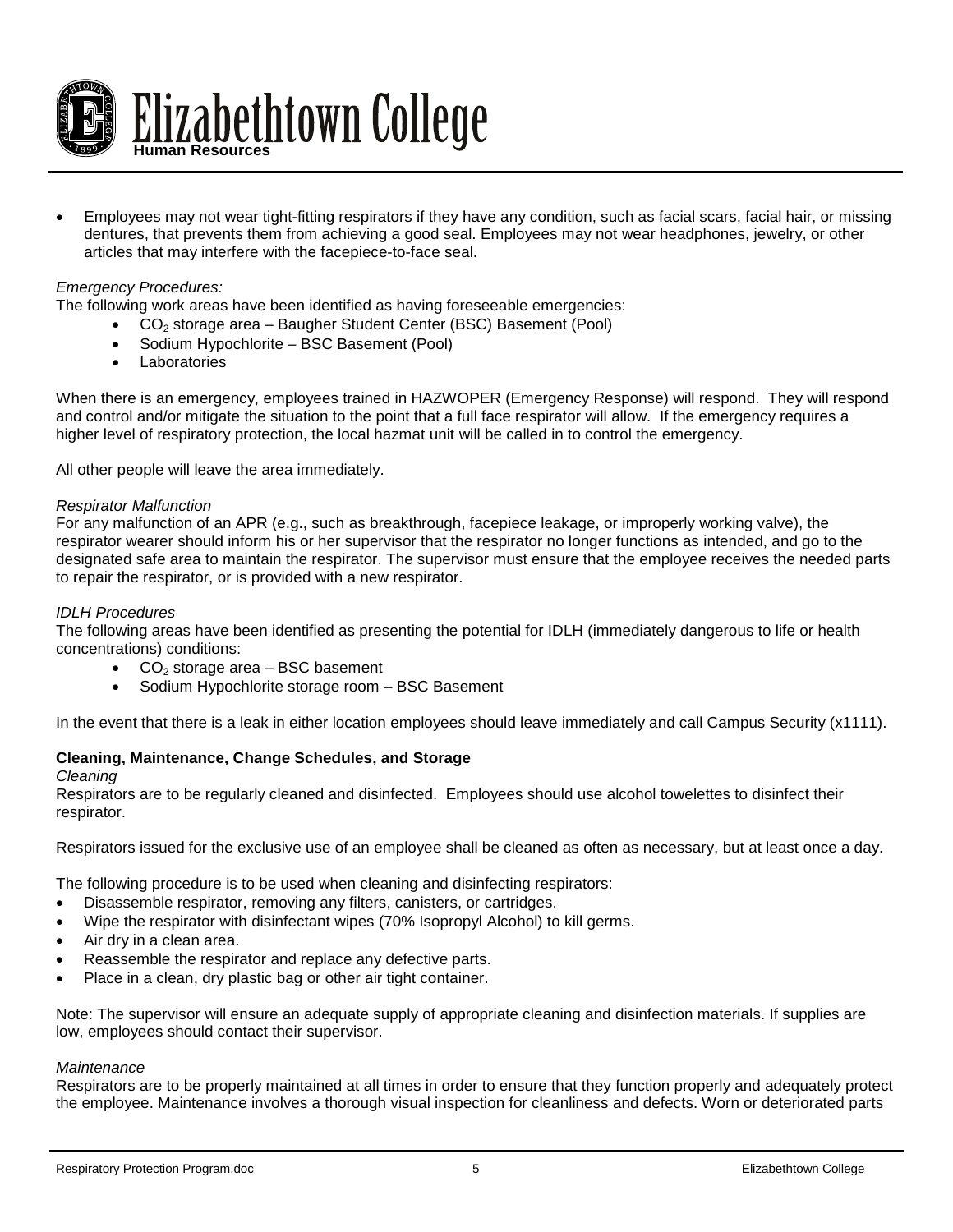

will be replaced prior to use. No components will be replaced or repairs made beyond those recommended by the manufacturer. Repairs to regulators or alarms of atmosphere-supplying respirators will be conducted by the manufacturer.

The following checklist will be used when inspecting respirators:

- Facepiece:
	- cracks, tears, or holes facemask distortion cracked or loose lenses/faceshield
- Headstraps: breaks or tears broken buckles
	- Valves: residue or dirt cracks or tears in valve material
- Filters/Cartridges: approval designation gaskets cracks or dents in housing proper cartridge for hazard

Employees are permitted to leave their work area to perform limited maintenance on their respirator in a designated area that is free of respiratory hazards. Situations when this is permitted include to wash their face and respirator facepiece to prevent any eye or skin irritation; to replace the filter, cartridge, or canister; if they detect vapor or gas breakthrough or leakage in the facepiece; or if they detect any other damage to the respirator or its components.

#### *Change Schedules*

Employees wearing APRs or PAPRs with P100 filters for protection against wood dust and other particulates shall change the cartridges on their respirators when they first begin to experience difficulty breathing (i.e., resistance) while wearing their masks.

Based on discussions with our respirator distributor about Elizabethtown College's workplace exposure conditions, employees voluntarily wearing APRs with organic vapor cartridges shall change the cartridges on their respirators when bleed-through begins to ensure the continued effectiveness of the respirators. Employees voluntarily wearing APRs with dust cartridges shall change the cartridges when breathing becomes difficult.

#### *Storage*

Respirators must be stored in a clean, dry area, and in accordance with the manufacturer's recommendations. Each employee will clean and inspect their own APR in accordance with the provisions of this program and will store their respirator in a plastic bag in their own locker. Each employee will have his/her name on the bag and that bag will only be used to store that employee's respirator.

Each department will store Elizabethtown College's supply of respirators and respirator components in their original manufacturer's packaging in the department.

#### *Defective Respirators*

Respirators that are defective or have defective parts shall be taken out of service immediately. If, during an inspection, an employee discovers a defect in a respirator, he/she is to bring the defect to the attention of his or her supervisor. Supervisors will give all defective respirators to the Safety Manager. The Safety Manager will decide whether to:

• Temporarily take the respirator out of service until it can be repaired.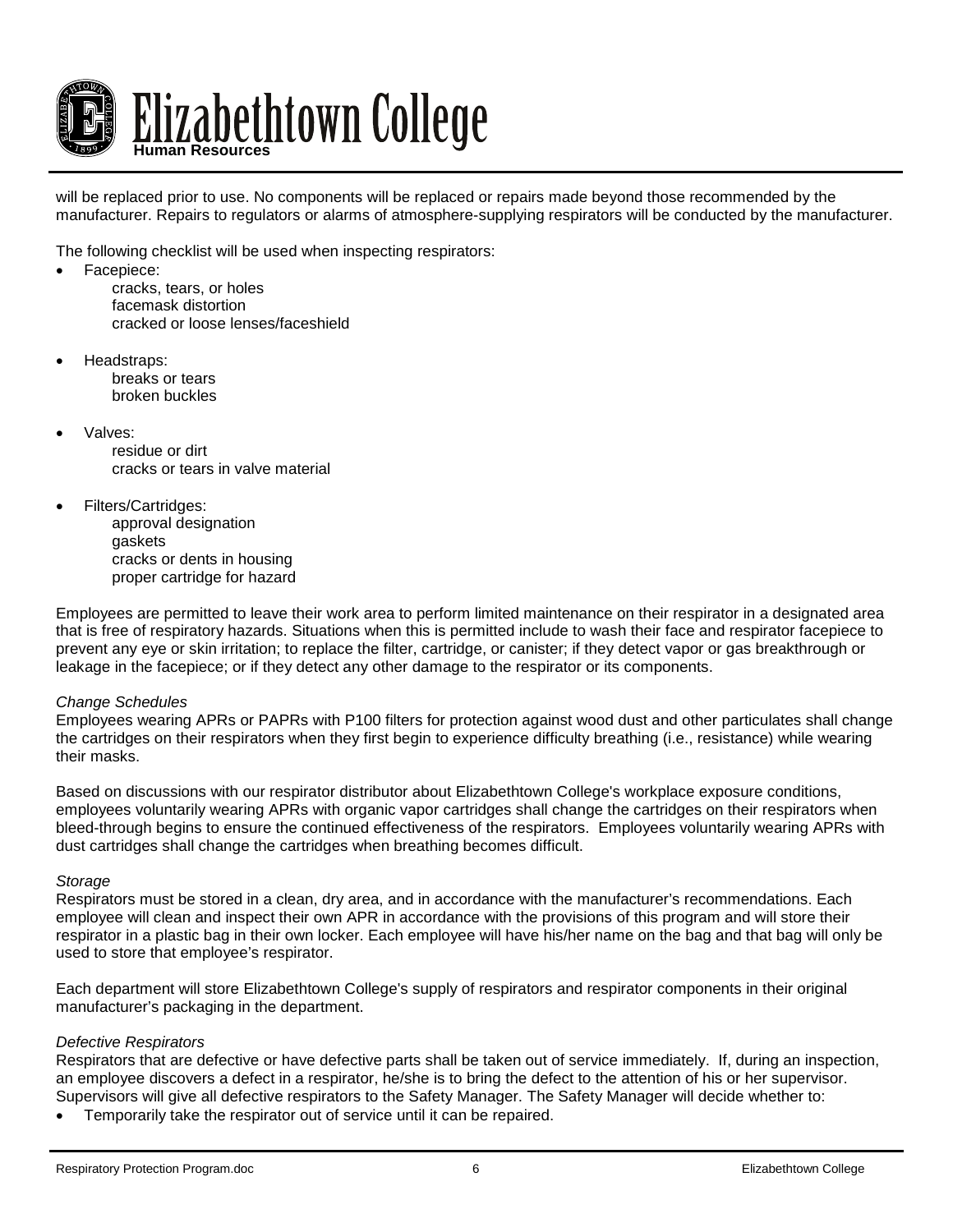

- Perform a simple fix on the spot such as replacing a headstrap.
- Dispose of the respirator due to an irreparable problem or defect.

When a respirator is taken out of service for an extended period of time, the respirator will be tagged out of service, and the employee will be given a replacement of similar make, model, and size. All tagged out respirators must be given to the Safety Manager's for proper disposal.

## **Training**

The Safety Manager or designee will provide training to respirator users and their supervisors on the contents of the Elizabethtown College Respiratory Protection Program and their responsibilities under it, and on the OSHA Respiratory Protection standard. Workers will be trained prior to using a respirator in the workplace. Supervisors will also be trained prior to using a respirator in the workplace or prior to supervising employees that must wear respirators.

The training course will cover the following topics:

- the Elizabethtown College Respiratory Protection Program
- the OSHA Respiratory Protection standard
- respiratory hazards encountered at Elizabethtown College and their health effects
- proper selection and use of respirators
- limitations of respirators
- respirator donning and user seal (fit) checks
- fit testing
- emergency use procedures
- maintenance and storage
- medical evaluations, signs, and symptoms limiting the effective use of respirators

Employees will be retrained annually or as needed (e.g., if they change departments and need to use a different respirator). Employees must demonstrate their understanding of the topics covered in the training through hands-on exercises and a written test. Respirator training will be documented by the Safety Manager and the documentation will include the type, model, and size of respirator for which each employee has been trained and fit tested.

## **Program Evaluation**

The Safety Manager will conduct periodic evaluations of the workplace to ensure that the provisions of this program are being implemented. The evaluations will include periodic consultations with employees who use respirators and their supervisors, site inspections, air monitoring, and a review of records.

Problems identified will be noted in an inspection log and will be reported to Elizabethtown College management; the report will list plans to correct deficiencies in the respirator program and target dates for the implementation of those corrections.

#### **Documentation and Recordkeeping**

A written copy of this program and the OSHA standard is kept in the Safety Manager's office and on the safety website [\(www.etown.edu/safety\)](http://www.etown.edu/safety) and is available to all employees who wish to review it.

Also maintained in the Safety Manager's office are copies of training and fit test records. These records will be updated as new employees are trained, as existing employees receive refresher training, and as new fit tests are conducted.

Human Resources will also maintain copies of the medical records for all employees covered under the respirator program. The completed medical questionnaire and the physician's documented findings are confidential and will remain at Lancaster General Hospital's Occupational Medicine group office. The College will only retain the physician's written recommendation regarding each employee's ability to wear a respirator.